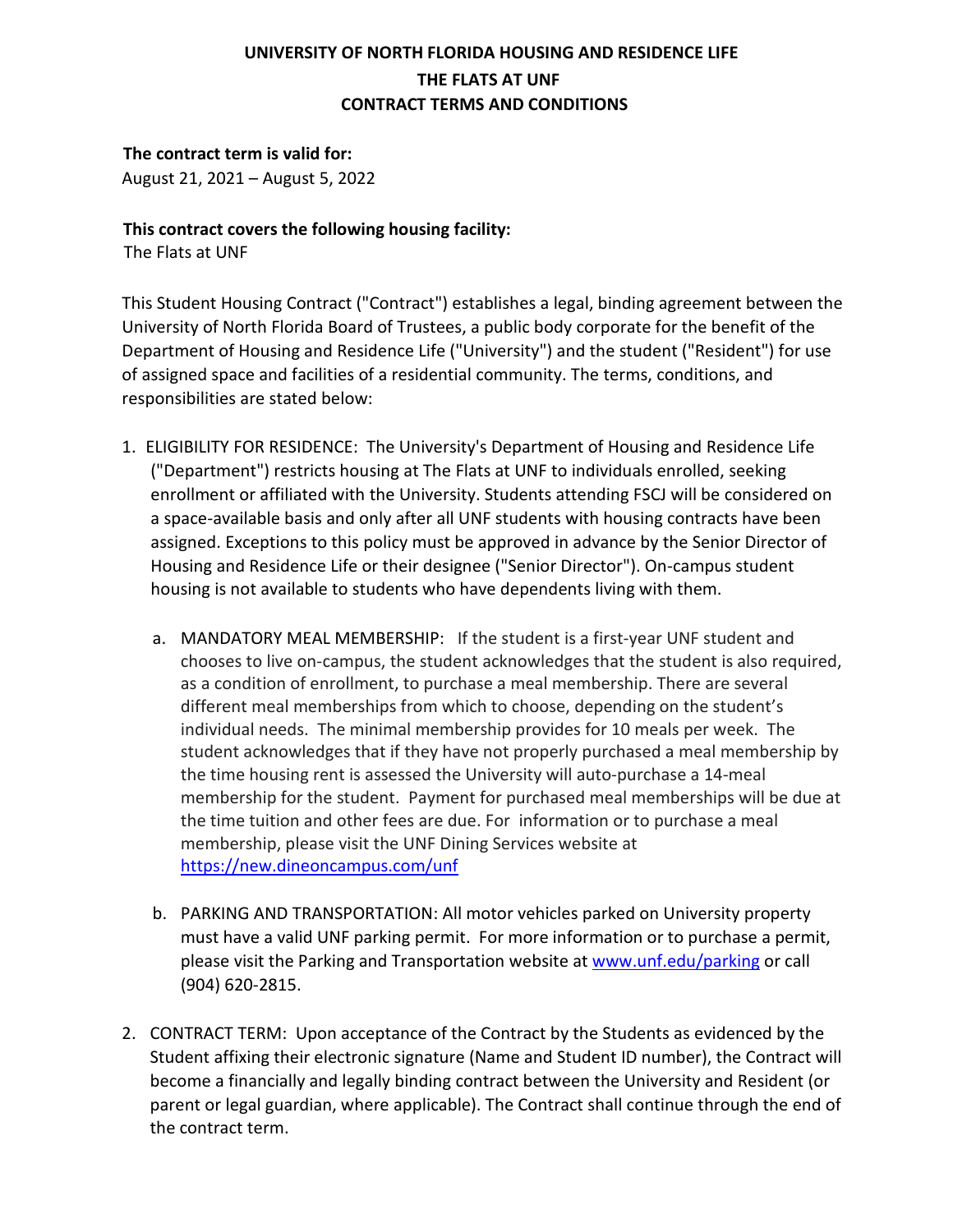- occupancy dates. Specific occupancy dates for the contract term begin on the first day the facilities are designated "open" and end on the last day when the facilities are designated published by the Department. Facilities may be designated "closed" during certain holiday or semester break periods. Dates between contract periods ("intersession") are NOT a part are subject to such specific occupancy dates. Occupancy shall be deemed delivered when Resident is checked into to their assigned accommodation and shall be deemed concluded 3. OCCUPANCY PERIOD: Resident is limited to occupying on-campus housing during specified "closed." Specific "opening" and "closing" dates for each term are determined and of any contract period and may be subject to additional fees and rents. Non-UNF Residents when written authorization is completed and keys are returned, or key access is terminated by the appropriate Department official.
- Contract by the Senior Director or their designee and receipt of full pre-payment. If the rate for space, as assigned, varies from the payment made, an additional charge or refund, as the case may be, will be made to the Resident. Facilities may vary slightly from descriptions in brochures or from model rooms or apartments. No discounts in rental rates 4. ASSIGNMENT PROCEDURES AND PRIORITIES: The Contract does not guarantee assignment to a specific type of accommodation (community, room or apartment) or assignment to any preference indicated by Resident. Resident's preferences are requests only – community, room, apartment, occupancy, and University's granting of roommate requests are not guaranteed. The Contract also does not determine final admission of the Student to the University. Assignment to on-campus housing is contingent upon approval of the will be made for such minor variations. The University reserves the right to reassign Resident at any time during the contract period for any reason, including but not limited to space availability.
- 5. CONTRACT SUM: The sum payable for the contract term covers residence for the specified occupancy dates during the contract term and is payable in the amount set forth for the accommodation assigned in the published Housing Room Rates for the applicable academic year.
- 6. NONDISCRIMINATION: In accordance with University's educational philosophy of total integration of all facilities and in accordance with the laws of the United States and the State of Florida, race, creed, color, religion, and national origin are not considered criteria in the placement of Residents in residential facilities or in room/apartment assignments. Gender is considered a criterion in room/apartment assignment; however, housing assignments to male and female Residents are proportionate in quantity and comparable in quality in compliance with applicable law.
- the State of Florida, their officers, employees, representatives, and agents shall not be caused by the failure or interruption of utilities and amenities, such as heating, air conditioning, water, electricity, telephone, cable TV service, high speed data access, and the like, or for power surges or water leaks. University is insured under the Florida liability coverage up to the statutory limits solely for damages or injuries caused by the 7. LIMITATION OF LIABILITY; INDEMNIFICATION: University, the Florida Board of Governors, liable for injury or inconvenience to persons, for loss of or damage to personal property Department of Financial Services State Risk Management Trust Fund, which provides negligence of University or its employees while working within the scope of their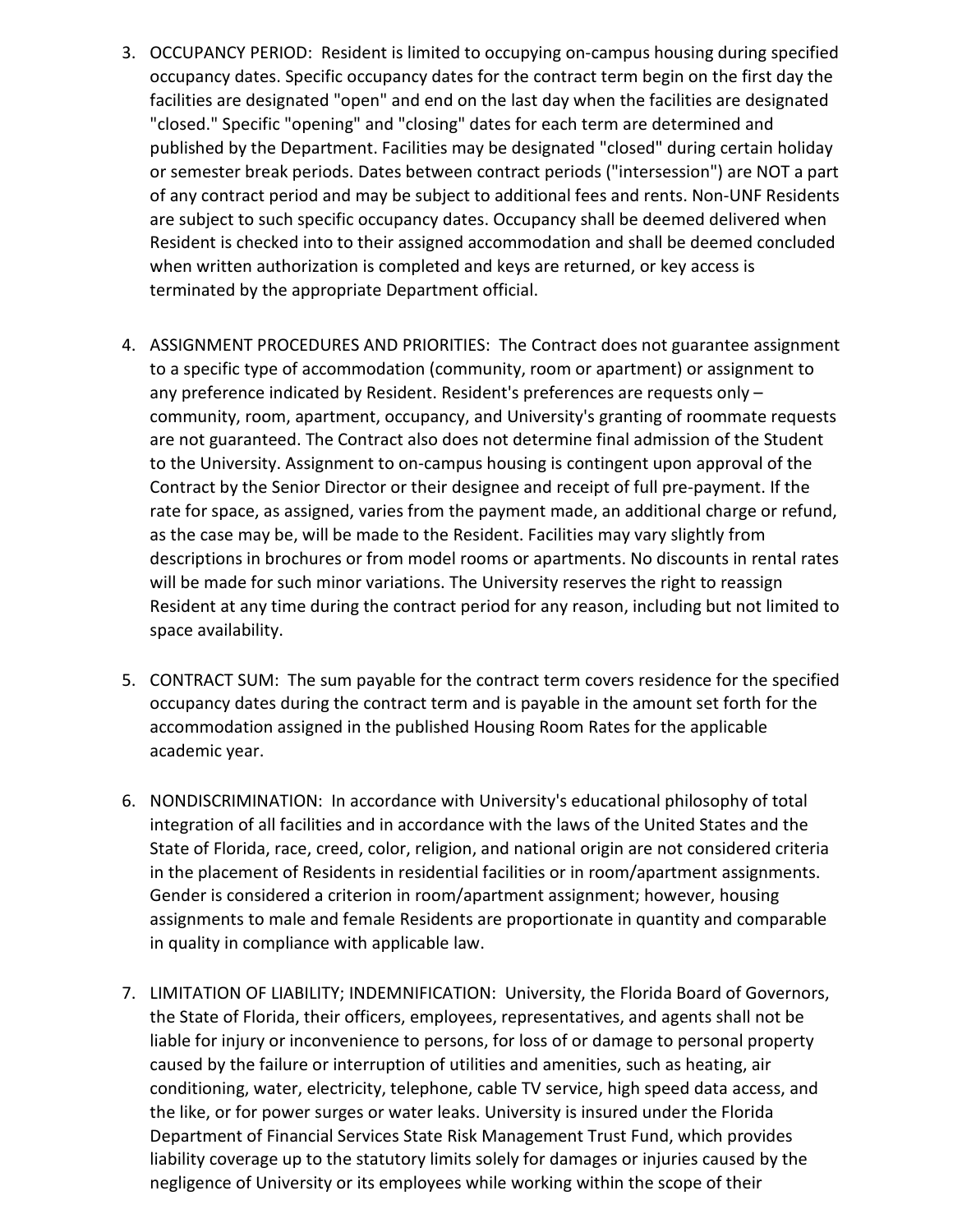employment. Resident is encouraged to carry Resident's own health insurance and to review Resident's family's homeowner's insurance policy, if any, to determine applicability of coverage for personal property in on-campus housing or to carry Resident's own renter's insurance. University reserves the right to assess additional charges during the contract term to offset increased utility costs, including the assessment of monthly utility overages, provided University gives written notification to the Resident at least thirty (30) days prior to any increase. Resident will indemnify and hold harmless University, the Florida Board of Governors, the State of Florida, and their officers, employees, representatives and agents from and against any and all costs, losses, damages, injuries (including death) liabilities, expenses, claims, actions, causes of action, of whatever kind or nature, demands, and judgments, including court costs and attorneys' fees, that arise out of or are related to the use or occupancy of Resident's room or apartment by Resident, its guests or invitees, except to the extent attributable to the gross negligence or intentional misconduct of University.

- 8. REPAIRS AND SECURITY: Authorized Department personnel may enter Resident purposes, health, fire and safety inspections, and inspection for damage. General room any general room inspection. When authorized personnel have a reasonable belief that a statute is in progress, a concern for a healthy or safety hazard exists or for other emergency purposes, they may enter Resident's room/apartment without notice. room/apartment without the resident's permission for maintenance and housekeeping inspections may be conducted periodically. However, due notice shall be provided prior to violation of a University or Department rule, regulation, local ordinance, state or federal Resident's signature on the Contract constitutes explicit consent for authorized personnel to enter Resident's room/apartment without notice for such purposes.
- Resident's right to occupy Resident's room, suite or apartment may not be transferred or assigned to other another person without written approval from the Department. A contract transfer or room transfer/change may be made only AFTER written approval from disciplinary action will be taken against violators of the provisions in this paragraph 9 up to 9. USE OF ASSIGNED SPACE: Resident's room, suite or apartment may be occupied ONLY by Resident and Residents to whom it is assigned. Resident's room, suite or apartment or the Department has been secured. Appropriate monetary charges will be assessed, and/or and including modification or termination of the Contract in accordance with paragraph 16 of the Contract Terms and Conditions.
- 10. CARE OF FACILITIES: Resident shall always keep Resident's room or apartment in clean suites, apartments, furnishings, appliances, equipment, locks or buildings, and for special public or joint use areas within residence facilities, including furniture, walls, doors, locks, charged for damages Resident causes to joint use or joint access areas of the building and orderly condition and shall refrain from damaging and disarranging lounges, lobbies, courtyards, and other public and joint use areas of on-campus housing. Charges may be assessed against Resident for damages to, unauthorized use of, or alterations to rooms, cleaning necessitated by improper care of rooms, furnishings, appliances, or equipment. Resident is jointly responsible with other users for the proper care and cleanliness of all equipment, and appliances, and for jointly controlled courtyards, grounds, walkways, appliances, furniture, and equipment within the residential community. Resident may be where Resident's assigned room/suite/apartment is located.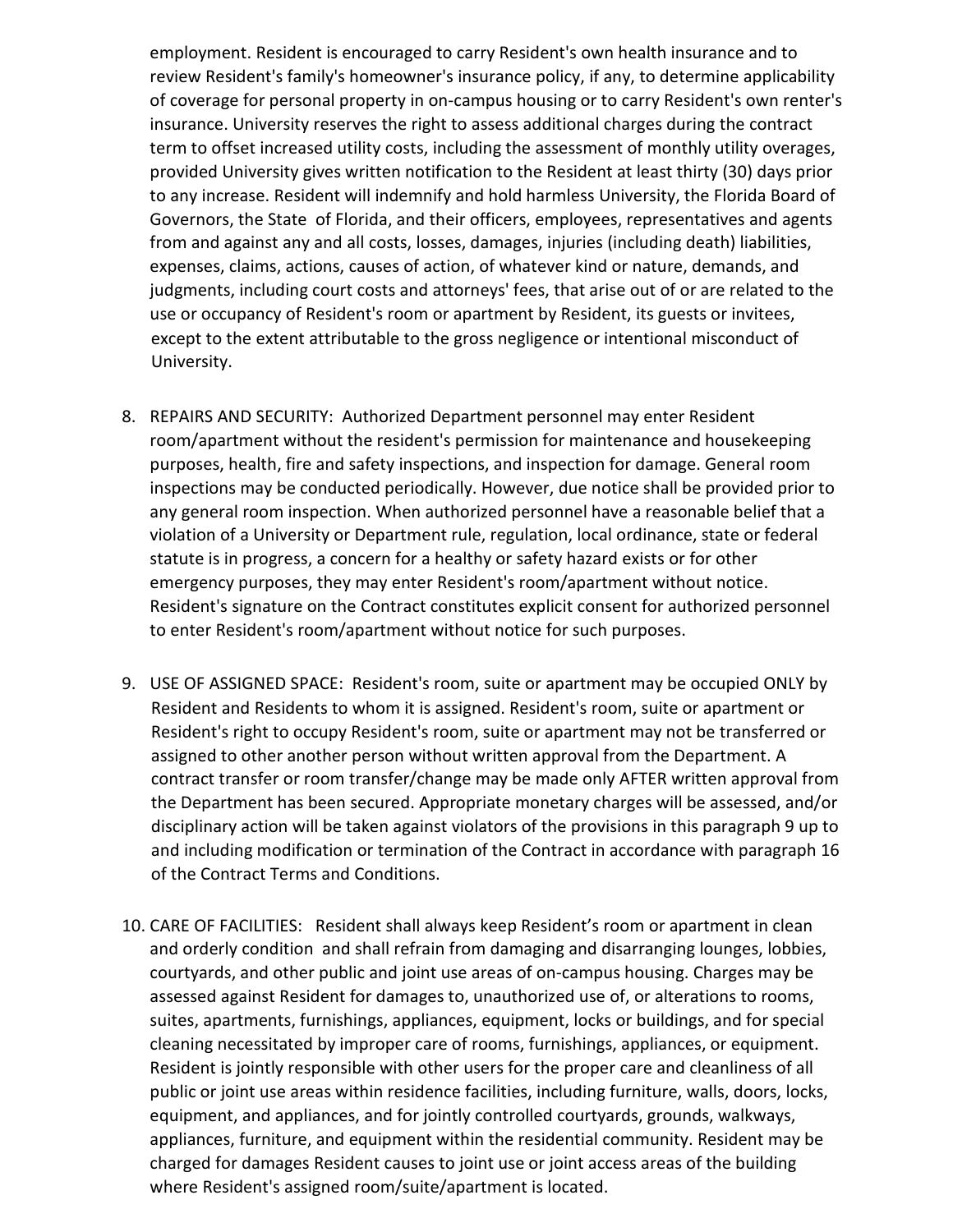11. BEHAVIOR AND CONDUCT: Resident is responsible for knowing and adhering to University regulations, policies and procedures as set forth in the Resident Handbook, the Housing Rules and Regulations, all University regulations relating to student conduct and/or student housing, The Student Code of Conduct, as well as other University publications. University has established a Computer and Network Use Policy governing the use of computing, networking, telecommunications, and other information technology resources of the University.

 University reserves the right to establish and publish additional regulations, policies or cleanliness of on-campus housing and for the preservation of order. Resident agrees to abide by all present and any future regulations and procedures. Appropriate disciplinary procedures which in its judgment may be prudent or necessary for the safety, care, and action will be taken for any violation of these provisions up to and including modification or termination of the Contract in accordance with paragraph 16 of the Contract Terms and Conditions.

- 12. INTERPRETATION: Interpretations of regulations, rules and policies outlined in the binding on Resident. The Senior Director may delegate their rights, duties, and Contract shall be decided by the Senior Director and such interpretations shall be final and responsibilities under the Contract in whole or in part to designees in the Department.
- 13. FAILURE TO CLAIM ASSIGNMENT: Should Resident receive a room/space assignment and then fail to claim that room or space assignment ten (days) after facility opening, the room assignment will be forfeited and the full rental obligation for the contract term will be assessed against Resident's account. Should Resident so fail to claim the assignment, the Contract may be canceled by Department. Following such cancellation, another assignment may be offered only as space is available.
- 14. RESIDENT'S CANCELLATION OF CONTRACT PRIOR TO FACILITY OPENING: Any request for web portal. Cancellation of the Contract by the Resident is subject to the following cancellation of the Contract by Resident must be submitted in writing via the myHousing timeline and fees:

#### **CONTRACT CANCELLATION TIMELINE and ASSOCIATED FEES**

#### **Cancellation prior to May 1, 2020**

Cancellation with no penalty; \$100.00 Processing Fee non-refundable

#### **Cancellation May 1, 2021 – July 14, 2021**

\$300.00 Cancellation Fee + \$100.00 Processing Fee = total amount due to cancel contract

#### **July 15, 2021 – August 18, 2021**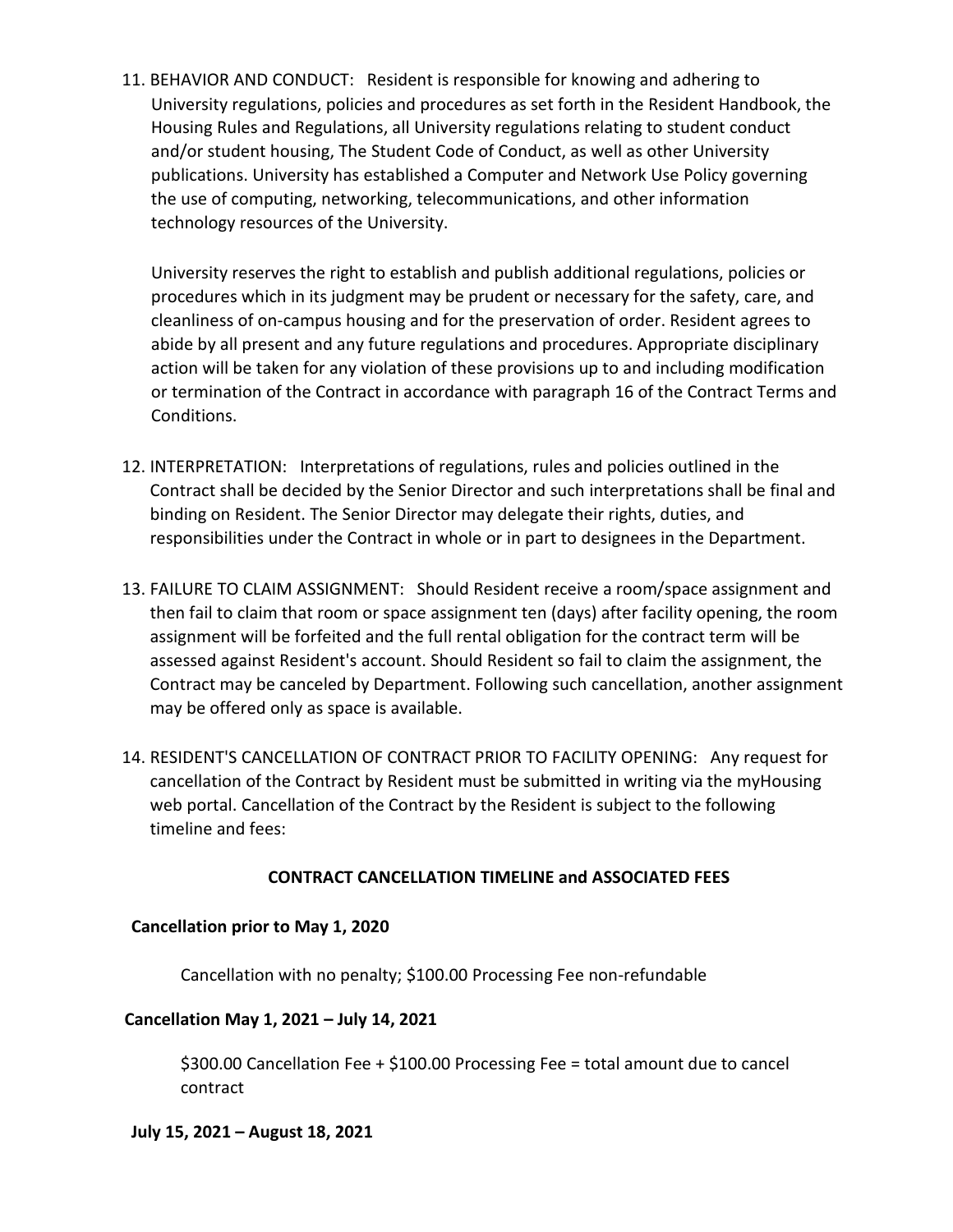\$1,400.00 Cancellation Fee + \$100.00 Processing Fee = total amount due to cancel contract

#### **Cancellation after August 18, 2021 – November 14, 2021**

60 Day Notice Required

 \$2,100.00 Cancellation Fee + \$100.00 Processing Fee = Total amount due to cancel contract

#### **Cancellation November 15, 2021 – February 14, 2022**

60 Day Notice Required

 \$2,800.00 Cancellation Fee + \$100.00 Processing Fee = Total amount due to cancel contract

#### **Cancellation After February 15, 2022**

Resident assessed 100% of Contract Sum = Total amount due to cancel contract

#### **The \$100.00 Processing Fee is not refundable for all Housing Contracts.**

 15. CONTRACT CANCELLATION AFTER FACILITY OPENING: Unless the Contract is canceled prior to established deadlines as set forth in chart above, the Contract may not be terminated without financial responsibility of the outlined cancellation fees without approval from the Assistant Director of Housing Operations or his/her designee. The granting of a release from financial responsibility to the Contract is NOT automatic, is rare and falls completely within the discretion of the Assistant Director of Housing Operations enrollment is not grounds for an automatic release/contract cancellation without financial responsibility as outlined as outlined in the above timeline. or their designee. In the event of termination of occupancy, Resident's obligation to pay rent will continue regardless of registration status with the University. Withdrawal or non-

 already have an active housing contract during certain periods of time to complete a the Contract Transfer process can be found on the UNF housing website. There are designated time periods in which Contract Transfers cannot occur. These periods are typically active assignment periods in which priority for space has already been established. As such Contract Transfers are not permitted prior to July 15, 2021 and are the fall semester. Based on the length of the contract term and responsibility for the contract whether a Resident is enrolled at UNF or not, there is an established Contract Transfer process. A Contract Transfer allows the Resident to identify an eligible UNF student, who does not contract in exchange for their cancellation with minimal financial penalty. Details about not permitted when the Department is maintaining an official Wait List. Traditional wait list periods set by the Department are from then end of March through the beginning of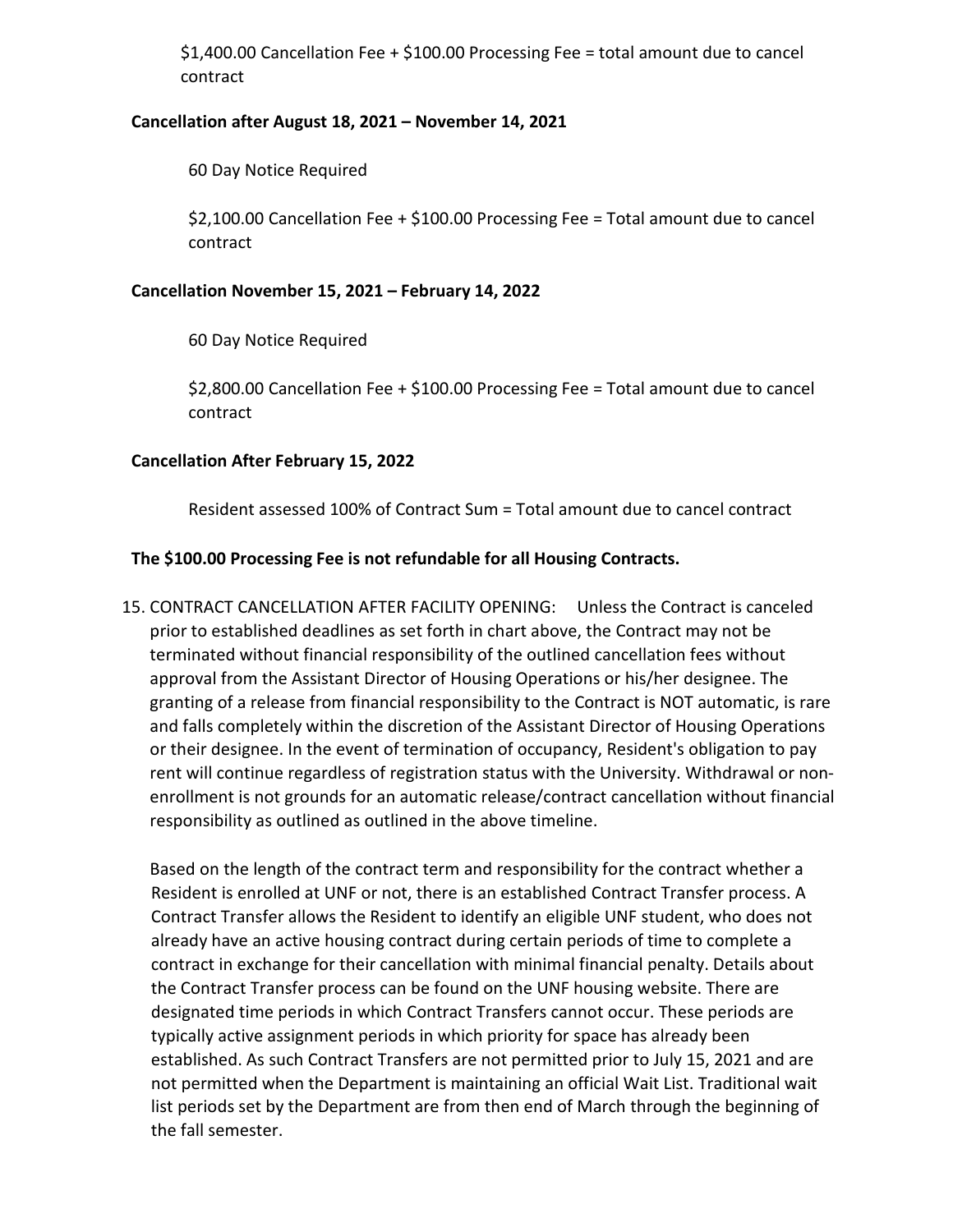16. TERMINATION AND/OR MODIFICATION OF CONTRACT BY UNIVERSITY: Upon a default by the Contract Sum on time; Resident has engaged in actions or activities detrimental to the Policy; or Resident has failed to comply with any of the other terms of the Contract. Prior to the Senior Director's issuance of a written Notice of Termination or Modification of the opportunity to discuss with the Senior Director the basis for any proposed modification or Resident of the Contract, the Senior Director at their discretion may modify or terminate the Contract. Resident shall be in default under the Contract if: Resident has failed to pay health, safety, welfare or security of self or other residents; Resident has engaged in conduct that is disruptive to the residential community; Resident has failed to comply with any federal or state law or University policy to include the Computer and Network Use Contract, Resident will be given notice of the proposed termination/modification and an termination of the Contract. Modification of the Contract may include, but is not limited to, changing Resident's room assignment, moving the Resident to another on- campus housing facility or restricting the Resident's access to housing facilities.

 Notice of Termination, and Resident will continue to be liable for the contract sum. Upon the Senior Director's issuance of a Notice of Termination, Resident shall vacate the premises immediately or within such time period specified by the Director in the

- 17. STATEMENT REGARDING CRIMINAL RECORD: Resident is under a continuing duty to report to the Senior Director or their designee if Resident has been arrested or convicted of a crime, even if adjudication has been withheld. This duty includes specifying in writing Senior Director reserves the right to terminate or modify the terms of the Contract, in accordance with paragraph 16, when the Senior Director learns (1) that Resident has been convicted of a felony or any crime against persons or property involving conduct which may threaten the safety or security of other residents or their property or (2) that there the safety or security of other residents or their property regardless of whether the nature of the crime, when and where it occurred, and the case number, if any. The are reasonable grounds to believe Resident has engaged in conduct which may threaten such conduct has resulted in an arrest or conviction.
- 18. PHOTO RELEASE: The Resident grants to University permission to: record Resident's participation and appearance on videotape, audiotape, film, photograph or any other medium; use Resident's name, likeness, voice and biographical material in connection with promotional purposes, which the University and those acting pursuant to its authority deem appropriate; and copyright such recordings in its own name or to publish, to market such recordings; exhibit or distribute such recordings in whole or in part without restrictions or limitation for any legal purpose, including without limitation educational or and to assign without consideration, compensation or report to Resident.
- 19. NOT A LEASE: The Contract is not a lease and is not governed by the Florida Residential Landlord Tenant Act. University Housing is located on land owned by the State of Florida.
- 20. ENTIRE CONTRACT: The Contract represents the entire understanding and agreement parties. None of the terms and provisions hereof may be amended, supplemented, waived or changed orally, but only in writing signed by each of the parties hereto. Any alterations between the parties with respect to the subject matter hereof, and supersedes all of the negotiations, understandings and representations (if any) made by and between such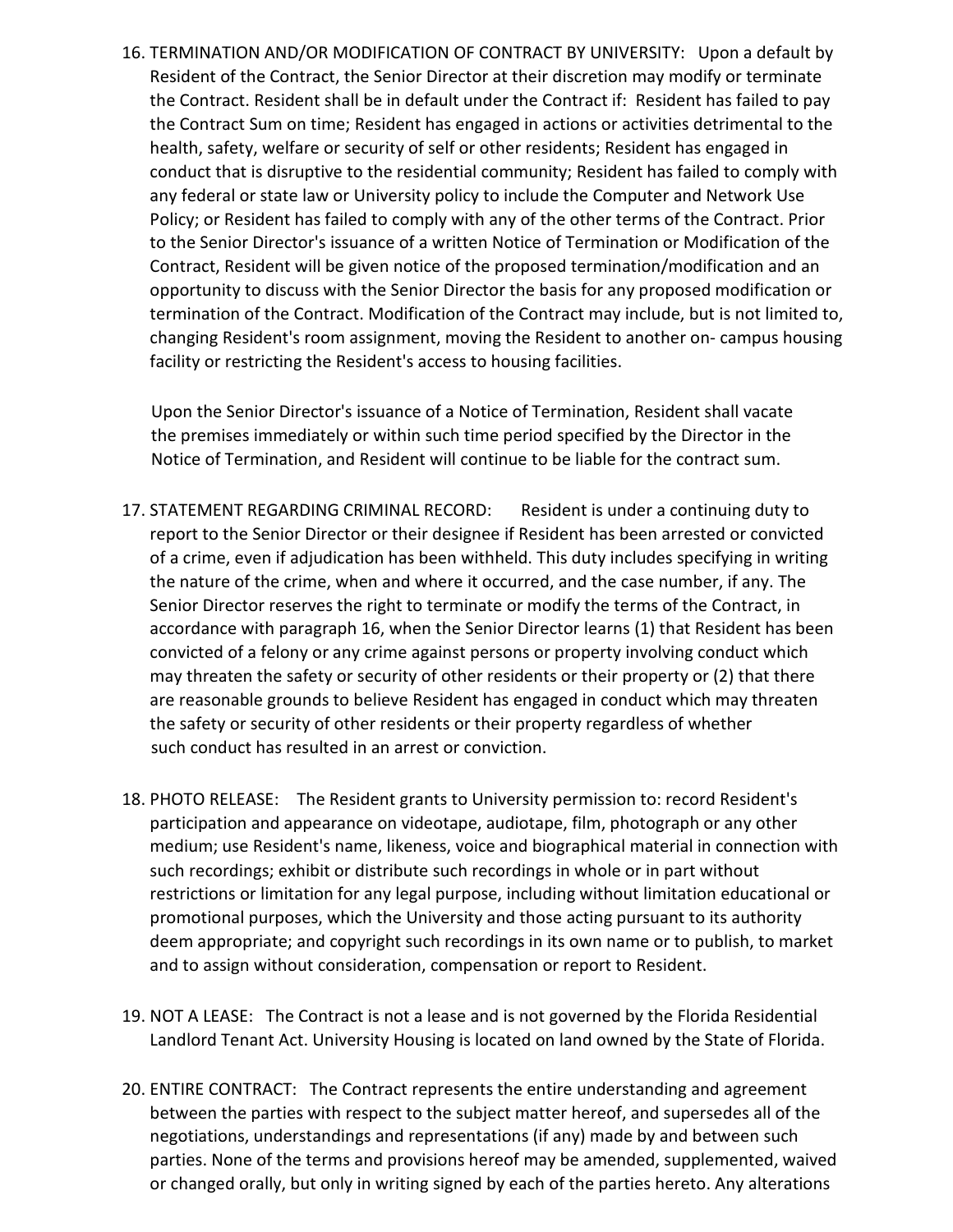by the Resident to the terms contained within the Contract will neither be honored nor deemed valid without specific written approval from the Senior Director or their designee recognizing acceptance of and identifying the proposed alterations.

- 21. MISCELLANEOUS: The parties are independent contractors. The Contract is governed by therewith shall be void and of no effect. Any suit, action or proceeding arising in connection with the Contract shall be brought in Duval County, Florida. No delay or failure the Contract. The obligations under the Contract which by their nature would continue the Contract. The headings of any sections or paragraphs of the Contract are for the laws of the State of Florida and any provisions contained in the Contract in conflict by either party to exercise or enforce any right or provision of the Contract will be considered a waiver thereof. If any provision of the Contract is determined to be invalid or unenforceable, such determination shall not affect, impair or invalidate the remainder of beyond the expiration of the term of the Contract shall survive termination or expiration of convenience or reference only and are not intended to affect the meaning of the Contract. The Contract may be executed in one or more counterparts all of which when taken together shall be considered one and the same agreement.
- 22. STATE UNIVERSITY: The University of North Florida is a constituent member of the Florida anything to the contrary contained in the Contract: state university system established under the Constitution of Florida administered by The University of North Florida Board of Trustees, a public body corporate. Notwithstanding
	- a. Nothing contained in the Contract shall be construed or interpreted as (1) denying to either party any remedy or defense available to such party under the laws of the public bodies corporate to be sued; or (3) a waiver of sovereign immunity of the State of Florida, its agencies, agents and public bodies corporate beyond the State of Florida; (2) the consent of the State of Florida or its agencies, agents or waiver provided in § 768.28, Florida Statutes.
	- material subject to the provisions of Chapter 119, Florida Statutes, and made or b. The parties shall allow public access to all documents, papers, letters, or other received in conjunction with the Contract. Any failure to so allow shall constitute grounds for the University's termination of the Contract.
	- regulations of the State of Florida, its agencies, agents and public bodies corporate, (c) Any provisions contained in the Contract in conflict with the laws, statutes, rules and shall be void and of no effect.

# **ACKNOWLEDGEMENT, INDEMNITY, WAIVER AND RELEASE OF LIABILITY ("RELEASE")**

(*STUDENT HOUSING RECREATIONAL VENUES*)

## **THIS AFFECTS YOUR LEGAL RIGHTS. PLEASE READ CAREFULLY BEFORE SIGNING BELOW.**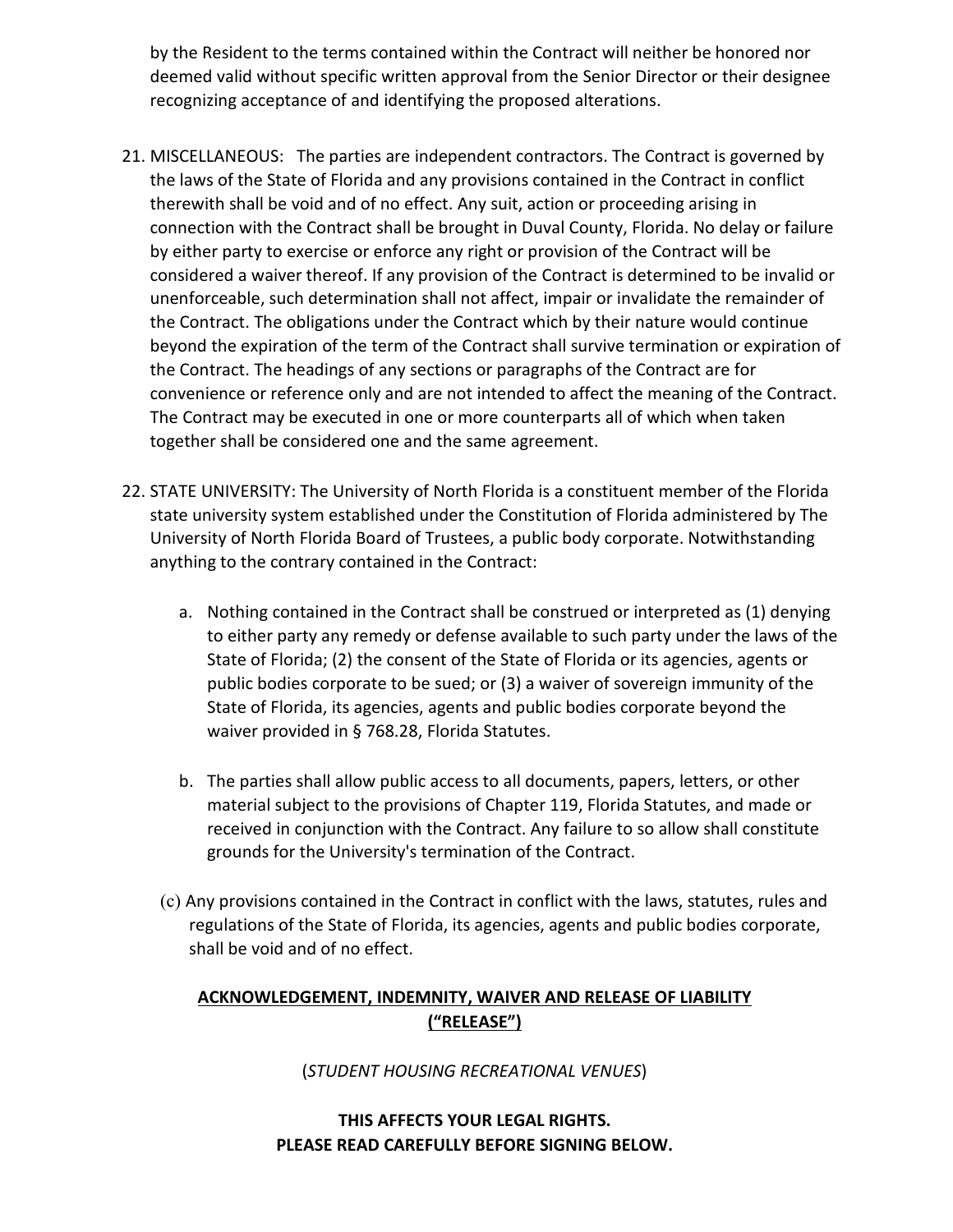I acknowledge that my use of the University of North Florida ("UNF") Osprey Clubhouse, Osprey Fountains and The Flats at UNF recreational venues (each, a "Venue"), including swimming pools, Those risks include bodily injury, including loss of life, and property damage. Those risks may increase if I use a Venue at a time not permitted or in a way other than the Venue is designed to be lazy river, fitness centers, aerobic studio and recreational fields and courts, involves risks to me. used.

I acknowledge and agree that:

- 1. I at least eighteen (18) years old or, if not, that my parent(s) or legal guardian(s) has signed this Release.
- 2. I have read this Release and I have asked for clarification of any part that I did not understand.
- responsible for my own behavior and will respect the property of UNF and others. 3. I am required to act in a responsible manner at all times during my use of a Venue and I will be held
- 4. I must obey all state and local laws and UNF regulations and policies, including those concerning permission to continue use a Venue depends on my obeying those laws, regulations, and policies. alcohol/drug use and required conduct, in addition to the posted rules at each Venue. My
- 5. If I have a question about UNF's regulations and policies and posted rules for a Venue, it is my responsibility to ask UNF Housing and Residence Life to answer my question.
- 6. I am familiar with the Venues and believe myself to be able to use the Venues in the way the Venues are designed to be used.
- 7. Prior to signing this Release, I have had opportunity to inquire about the risks of using the Venues. Any questions I had about using the Venues have been answered to my satisfaction.
- 8. I have given UNF the right and permission to record my participation and appearance on videotape, biographical information in connection with these recordings. UNF may exhibit or distribute all or audiotape, film, photography or any other medium and to use my name, likeness, voice and any part of these recordings for any educational or promotional purpose which the UNF and its employees deem appropriate. All such recordings shall be UNF's property.
- responsibility for any medical care and treatment that I need as the result of my use of any Venue. 9. UNF does not provide personal accident/health insurance, and I assume personal and financial
- 10. There will not be medical personnel available at a Venue.
- 11. UNF does not guarantee my security while I am traveling to or using a Venue.
- if I am injured if it believes treatment to be necessary. UNF is not responsible for the results of any 12. I have given UNF Housing and Residence Life permission to authorize emergency medical treatment emergency medical treatment.
- any person claiming through me, I assume all the risks and responsibilities of my use of the Venues. 13. On behalf of myself, all members of my family, heirs, beneficiaries, personal representatives, and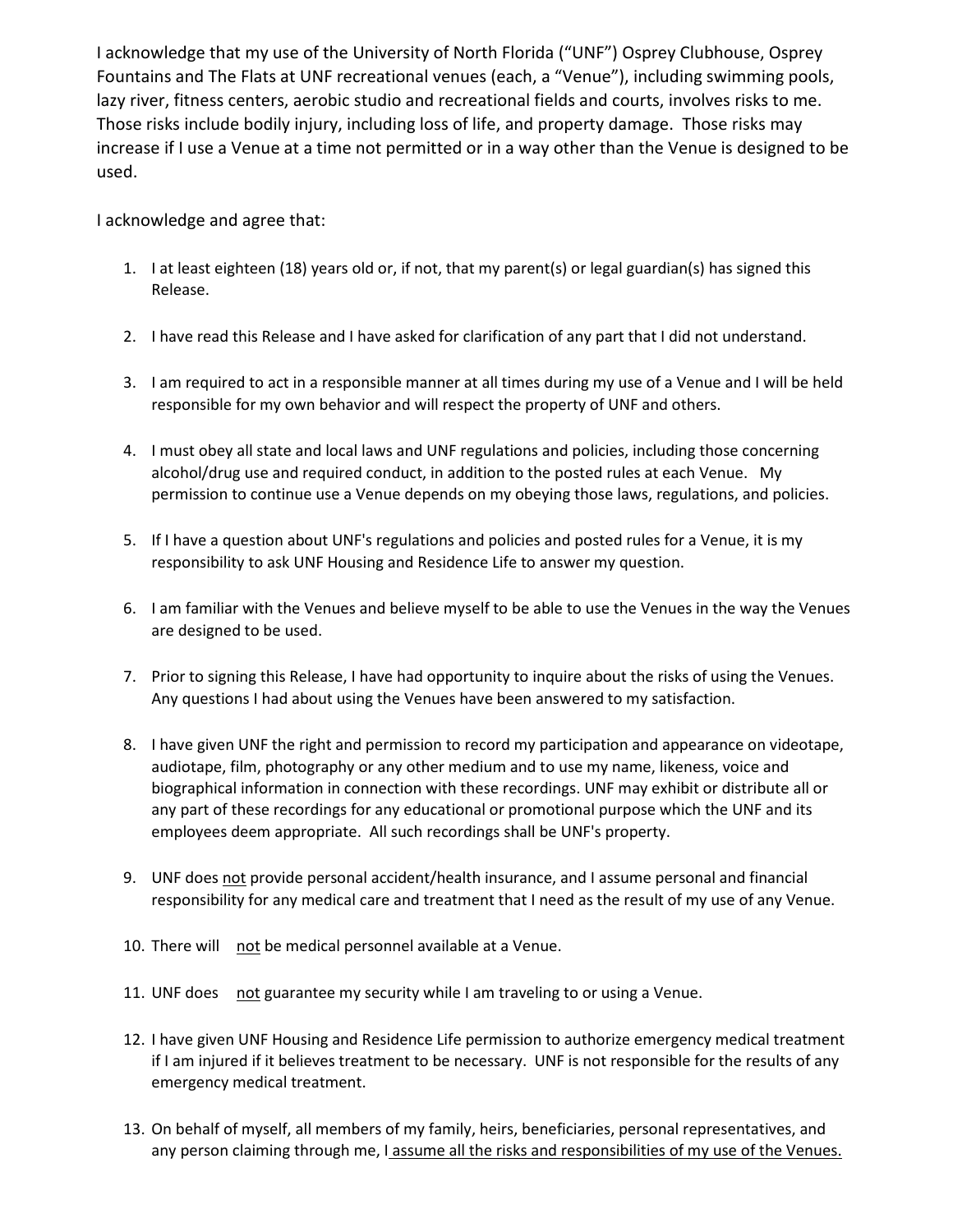- officers, agents, employees, including any person working under the direction of the UNF Housing and Residence Life Office (collectively, "Released Entities") from all responsibility and all liability whatsoever for any and all harm suffered by me arising from or in connection with my use of a Venue. Such harm includes, without limitation, costs of medical and rehabilitative treatment, lost wages, cost of future medical and rehabilitative treatment, lost earning capacity, pain and suffering, disability, disfigurement, mental anguish, inconvenience, loss of capacity for enjoyment of life. 14. I release the University of North Florida Board of Trustees, the State of Florida, and any of their
- 15. My release applies to all harm suffered by me, whether caused by my action or negligence or by the action or negligence of the Released Entities, or by the action or negligence of others.
- 16. My release applies to all damages suffered by me, whether nominal, compensatory (economic and non-economic), punitive, or otherwise.
- 17. I will not sue Released Entities in connection with any harm suffered by me in connection with using a Venue. a Venue.
- 18. *I will indemnify and hold Released Entities harmless* from all claims asserted against any of the Released Entities by any other person or entity whom- or whatsoever in connection with my use of a Venue.
- 19. I f a court determines that any part of this Release is unenforceable, all other parts of this Release will remain in full force and effect.
- will remain in full force and effect.<br>20. This Release will be interpreted according to the laws of the State of Florida. Any legal proceeding concerning this Release must be brought in Jacksonville, Duval County, Florida.

 I have signed below to show that I acknowledge and agree to everything contained in this Release, that I intend to be bound by this Release, and that I have voluntarily signed the Release.

*NOTE: If I am under 18 years of age, I understand that while I am responsible for abiding by this Release, I am not permitted to execute this Release or participate in this Activity without approval of my parent or legal guardian, who must execute this Release on my behalf.* 

# **ACKNOWLEDGMENT OF FINANCIAL RESPONSIBILITY AND PROMISE TO PAY FOR TUITION, FEES, AND OTHER UNIVERSITY CHARGES (ACKNOWLEDGEMENT & PROMISE TO PAY)**

# **THIS INSTRUMENT AFFECTS THE SIGNER'S LEGAL RIGHTS**

 By signing this acknowledgement & promise to pay, I acknowledge and understand that when I register for any class at, or receive any service from, the University of North Florida (UNF) I accept full responsibility to pay all tuition, fees, and other associated fees assessed as a result of my registration  and/or receipt of services. **I further understand and agree that my registration and acceptance of these terms constitutes a promissory note (i.e., a financial obligation in the form of an educational loan as defined by the U.S. Bankruptcy Code at 11 U.S.C. 523(a)(8) by which UNF is providing me educational services, deferring some or all of my payment obligation for those services, and I promise to pay for all assessed tuition, fees and other associated costs by the published or assigned due dates.** 

 **I promise to pay to the University**: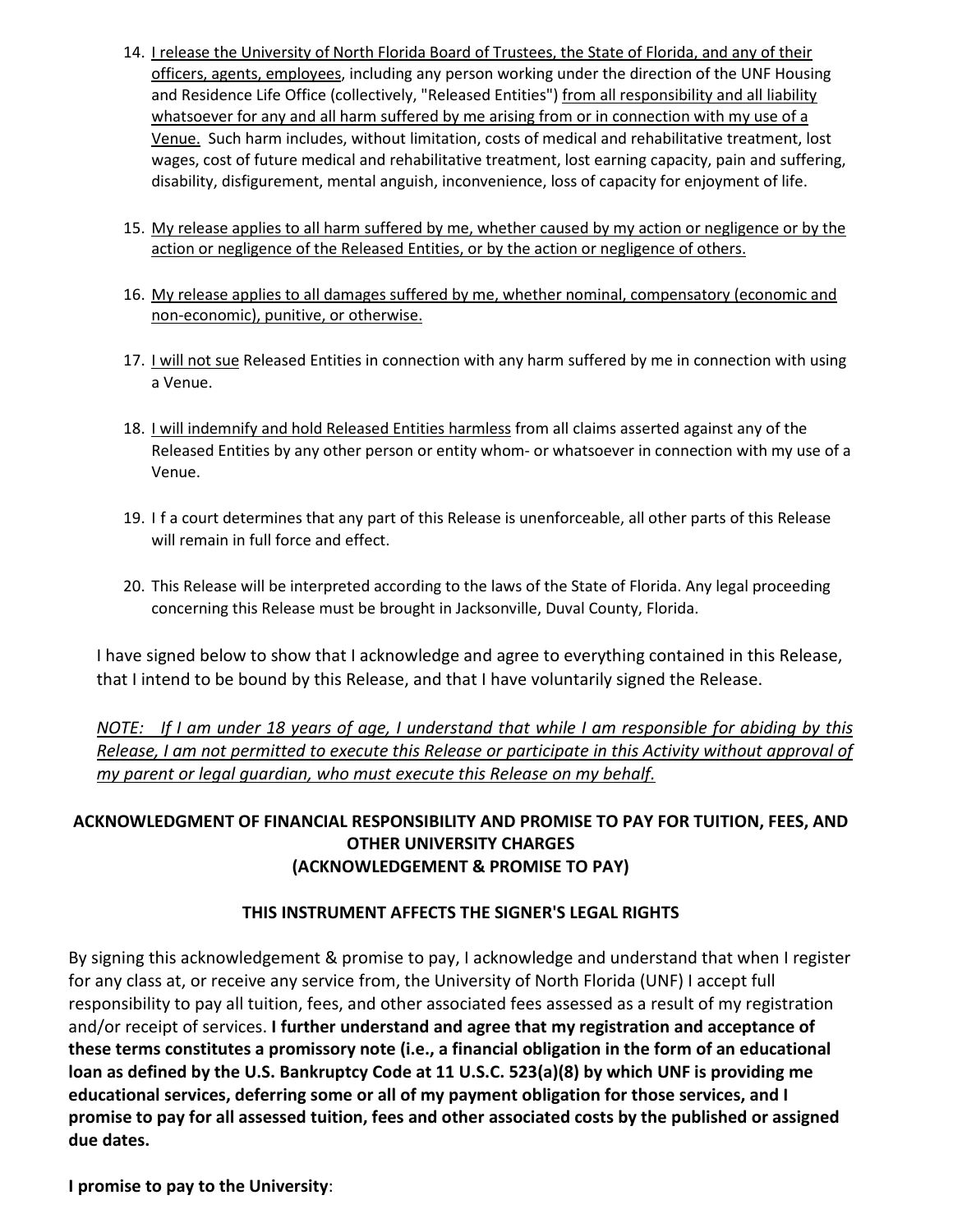- e-bill does not constitute a valid reason for not paying my bill on time. E-bill is located on administrative, clerical or technical billing errors do not absolve me of my financial responsibility to pay the correct amount of tuition, fees, and other associated financial obligations assessed as a • My student account (or enroll in a payment plan) by the published payment deadline. I understand that UNF uses electronic billing (e-bill) as its official method and failure to review my myWings, Student Self-Service, Student Account, View Bill By Term. I further understand that result of my registrations at UNF;
- • The original amount of my payment if it is returned by the bank for any reason, plus the returned payment fee. A returned payment will not absolve me of my financial obligation to UNF and I may be restricted from using personal checks and e-checks for 1 year;
- The amount of any funds received by me as an overpayment or loan;
- • Any deficiency in tuition, fees or other University charges that results from negative financial reversals or non-payment of loans or advances from federal, state, institutional, or other third party providers;
- reported to one or more of the national credit bureaus. • All collection fees, including penalties, late fees, attorney's fees, and court costs, which may add over 33 1/3% to the balance of my indebtedness. I understand that my delinquent account may be
- • All or a portion of tuition and fees in accordance with the published tuition refund schedule on the University's [Academic Calendari](https://events.unf.edu/MasterCalendar/MasterCalendar.aspx?data=Ai6R2a1%2f4RVolgWgOwf9D1%2beBffTMydOyeYoKCpGmPwNFnxIEozmZvGinwUgS2%2bjqbPqr3KbbzT%2fVbEdYcvgM9c7LNzdJZ0bGFuBP5olwLVSoFuCp0MoQ94%2fqGJkmddaH%2bv06eafXPnAtCSNDkuMnGmhltBh484uI8aKccRr6PT5gmNHB3U%2brDj5vDnsb8pEZh49CaQS8oY%3d)f I drop or withdraw from some or all of the classes for which I register. I have read the terms and conditions of the published tuition refund schedule and understand that I must drop a class during the first week of the term to be relieved of any financial responsibility for that class. I further understand that my failure to attend class or receive a bill via electronic services using online secured portals via myWings at [www.unf.edu](https://www.unf.edu/) and may send me important notices via my UNF e-mail account. I acknowledge that I will review my account history available on myWings prior to registering for classes and before the tuition payment deadline each does not absolve me of my financial responsibility as described above. The University's Student Financial Services Office communicates all financial account information semester. Deadlines and policy information are available at [http://www.unf.edu/controller/cashiers/](https://www.unf.edu/controller/cashiers/)
- • I acknowledge that I will receive an e-mail notification to my UNF e-mail account when the account has a balance due. It is my responsibility to review my account status and email account weekly and make payment by the published deadline.
- • I acknowledge that if I have not paid my fees or made payment arrangements prior to the tuition payment deadline or scheduled due date I will be charged a \$100 late payment fee.
- • I understand that financial aid described as "Credit Balance" on View and Pay My Bill does not the requirements stipulated by the aid program. Financial aid may be revoked at a later date and I understand I may responsible to repay those funds. represent actual or guaranteed payment, but is an estimate of the aid I may receive if I meet all
- or receive transcripts, and, if I am a graduating student, I will not receive a diploma. . • If my account becomes delinquent, UNF will place a financial hold on my student account and I acknowledge that, subject to applicable law, I will not be allowed to register for the next semester